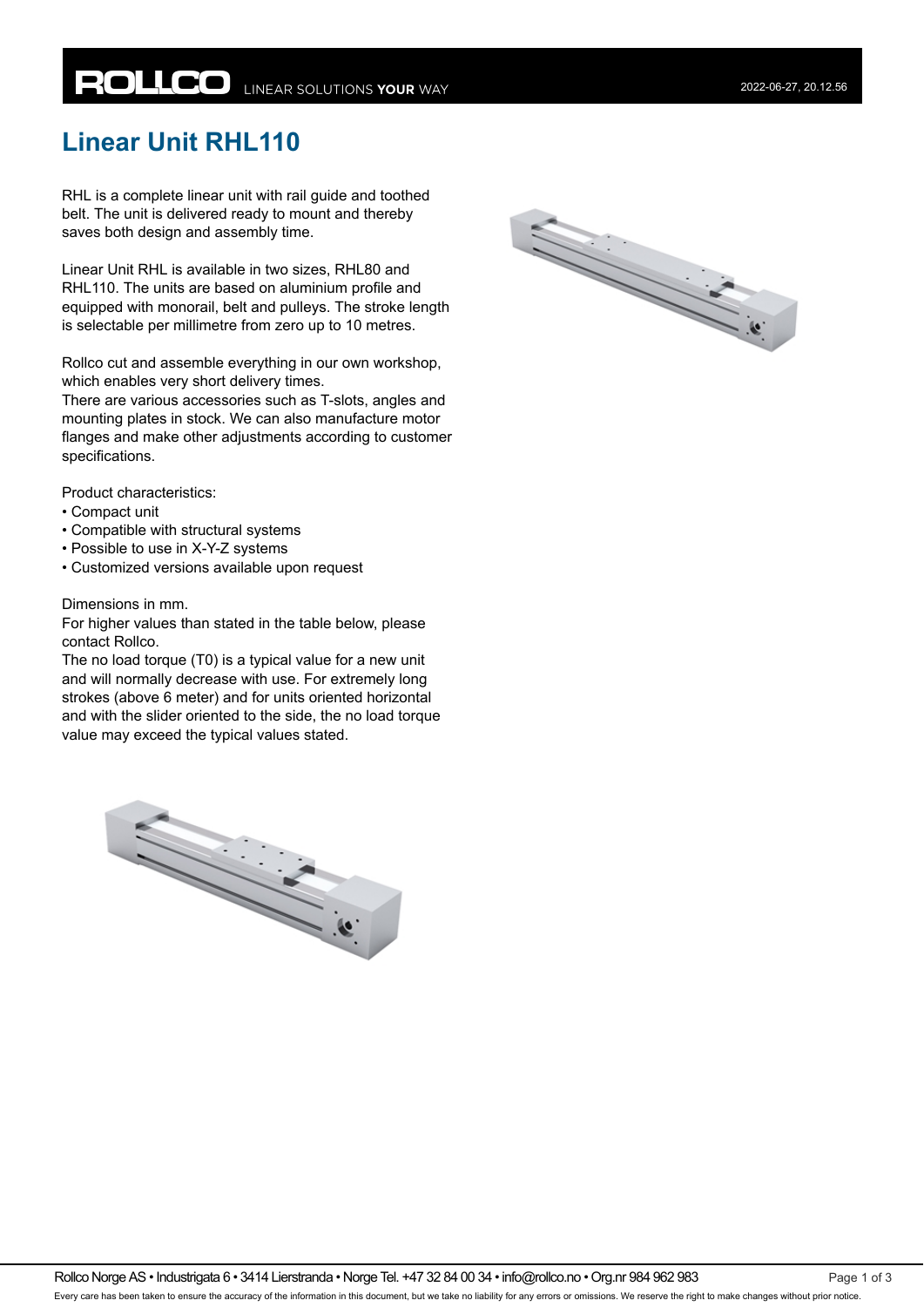### **Load and Mass**



|  | O       |                                                                                                                                                                                                                                                                                                                                                                                                                                                                                                                                                                                                                                              | O       |  |
|--|---------|----------------------------------------------------------------------------------------------------------------------------------------------------------------------------------------------------------------------------------------------------------------------------------------------------------------------------------------------------------------------------------------------------------------------------------------------------------------------------------------------------------------------------------------------------------------------------------------------------------------------------------------------|---------|--|
|  |         |                                                                                                                                                                                                                                                                                                                                                                                                                                                                                                                                                                                                                                              |         |  |
|  |         | $\begin{matrix} \circ & \circ \circ \circ \circ & \circ \circ \circ & \circ \circ \circ & \circ \circ \circ & \circ \circ \circ & \circ \circ \circ & \circ \circ & \circ \circ & \circ \circ & \circ \circ & \circ \circ & \circ \circ & \circ \circ & \circ \circ & \circ \circ & \circ \circ & \circ \circ & \circ \circ & \circ \circ & \circ \circ & \circ \circ & \circ \circ & \circ \circ & \circ \circ & \circ \circ & \circ \circ & \circ \circ & \circ \circ & \circ \circ & \circ \circ & \circ \circ & \circ \circ & \circ \circ & \circ \circ & \circ \circ & \circ \circ & \circ \circ & \circ \circ & \circ \circ & \circ \$ |         |  |
|  | $\circ$ |                                                                                                                                                                                                                                                                                                                                                                                                                                                                                                                                                                                                                                              | $\circ$ |  |
|  |         |                                                                                                                                                                                                                                                                                                                                                                                                                                                                                                                                                                                                                                              |         |  |



| <b>Designation</b> | Mass of Linear Unit   Mass of Slider (kg)<br>incl. Slider $-$ 0 mm<br>Stroke (kg) |      | Add. Mass of<br><b>Complete Unit for</b><br><b>Each +100 mm</b><br>Stroke (kg) | <b>Permissible Load Fal Permissible Load Fr</b><br>(N) | (N)  |
|--------------------|-----------------------------------------------------------------------------------|------|--------------------------------------------------------------------------------|--------------------------------------------------------|------|
| <b>RHL110-V200</b> | 14.50                                                                             | 1.80 | 1.34                                                                           | 2000                                                   | 1000 |
| <b>RHL110-V500</b> | 20.40                                                                             | 3,80 | 1,34                                                                           | 4000                                                   | 2000 |

| <b>Designation</b> | (Nm | <b>Permissible Moment Mx <math>\sqrt{ }</math> Permissible Moment My <math>\sqrt{ }</math></b><br>(Nm) | <b>Permissible Moment Mz</b><br>(Nm) | <b>Slider length</b> |
|--------------------|-----|--------------------------------------------------------------------------------------------------------|--------------------------------------|----------------------|
| <b>RHL110-V200</b> | 100 | 100                                                                                                    | 100                                  | 200                  |
| <b>RHL110-V500</b> | 200 | 900                                                                                                    | 900                                  | 500                  |

Rollco Norge AS • Industrigata 6 • 3414 Lierstranda • Norge Tel. +47 32 84 00 34 • info@rollco.no • Org.nr 984 962 983 Page 2 of 3 Every care has been taken to ensure the accuracy of the information in this document, but we take no liability for any errors or omissions. We reserve the right to make changes without prior notice.